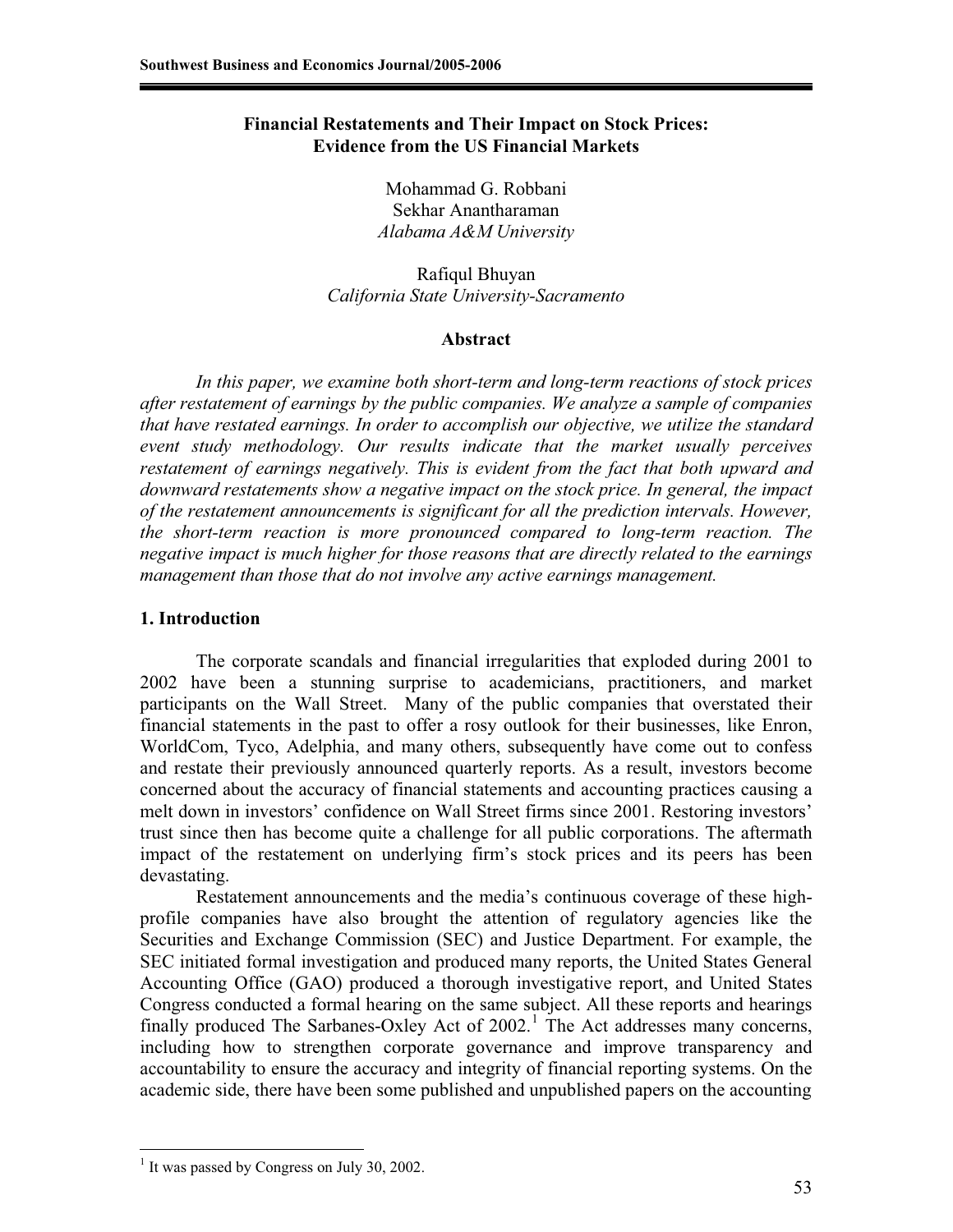restatements during recent years. Studies by Richardson, Tuna and Wu (2002), Palmrose, Richardson and Scholz (2004), and Wu (2002) investigate the recent phenomenon of financial restatements.

Most of the published research, among others, relating to the stock price reaction on the announcement of accounting earnings find that the market is semi-strong form efficient, e.g., Ball and Brown (1968), Brown (1978), Watts (1978), and Fried and Givoly (1982). In addition to earnings announcement studies, many other studies attempt to analyze the stock price reaction to earnings announcement from different perspectives, for example, dividend announcement (Aharony and Dotan, 1980; and Kane, Lee and Marcus, 1984), timing of the earnings announcement (Chen and Mohan, 1994 and Chambers and Penman, 1984), speed of the price adjustment (Defeo, 1986), variation in stock price response when earnings are announced during trading and non-trading hours (Francis, Pagach and Stephan, 1992), and existence of options market (Jennings and Starks, 1986).

 In this study, we attempt to study the impact of restatement of financial statements on short-term and long-term stock price movements. We identify some factors for which financial statements are restated and study the stock price reaction corresponding to those factors. Impact on the stock price can also be related to the traditional asset pricing model that explains that the price of a security is the present value of the relevant expected future cash flows. If the expectation about the future cash flow changes, because of the restatement, given the required rate of return on the security remains the same, the present value of the security would also have to change in order to incorporate the corrected financial information.

In a semi-strong form efficient market hypothesis, financial market is assumed to quickly identify the reasons of restatement and value the underlying securities accordingly. However, in practice, this information may not be as transparent as the efficient market expects to be and, as a result, initially the security may be under-valued or over-valued. Subsequently, there may be correction of this mistake in the security market.

 Our analysis shows that there has been statistically significant negative market reaction for the whole sample. However, when we analyze the sub-sample based on reasons for restatements, we find that reasons that relate to the change, reclassify or restate any revenue or cost have significant negative impact on stock price compared to reasons that relate to some other factors. We also find that during the short-term period (for example, one week, one month and three months), the reaction is stronger compared to long-term period (six months and one year). For the purpose of analyzing stock price reaction, we adjust our sample stock prices for over all market movement.

 The rest of the study is organized as follows. Section 2 presents a brief discussion on the relevant research studies that have been published on the earnings restatements. Section 3 identifies probable reasons for restating financial statements. Section 4 focuses on the data sources and the econometric methods applied in this study. Section 5 discusses the results and section 6 concludes the paper.

## **2. Literature Review**

With the advent of a number of high profile recent accounting scandals, the interest in academic studies has increased significantly. This is evident from many studies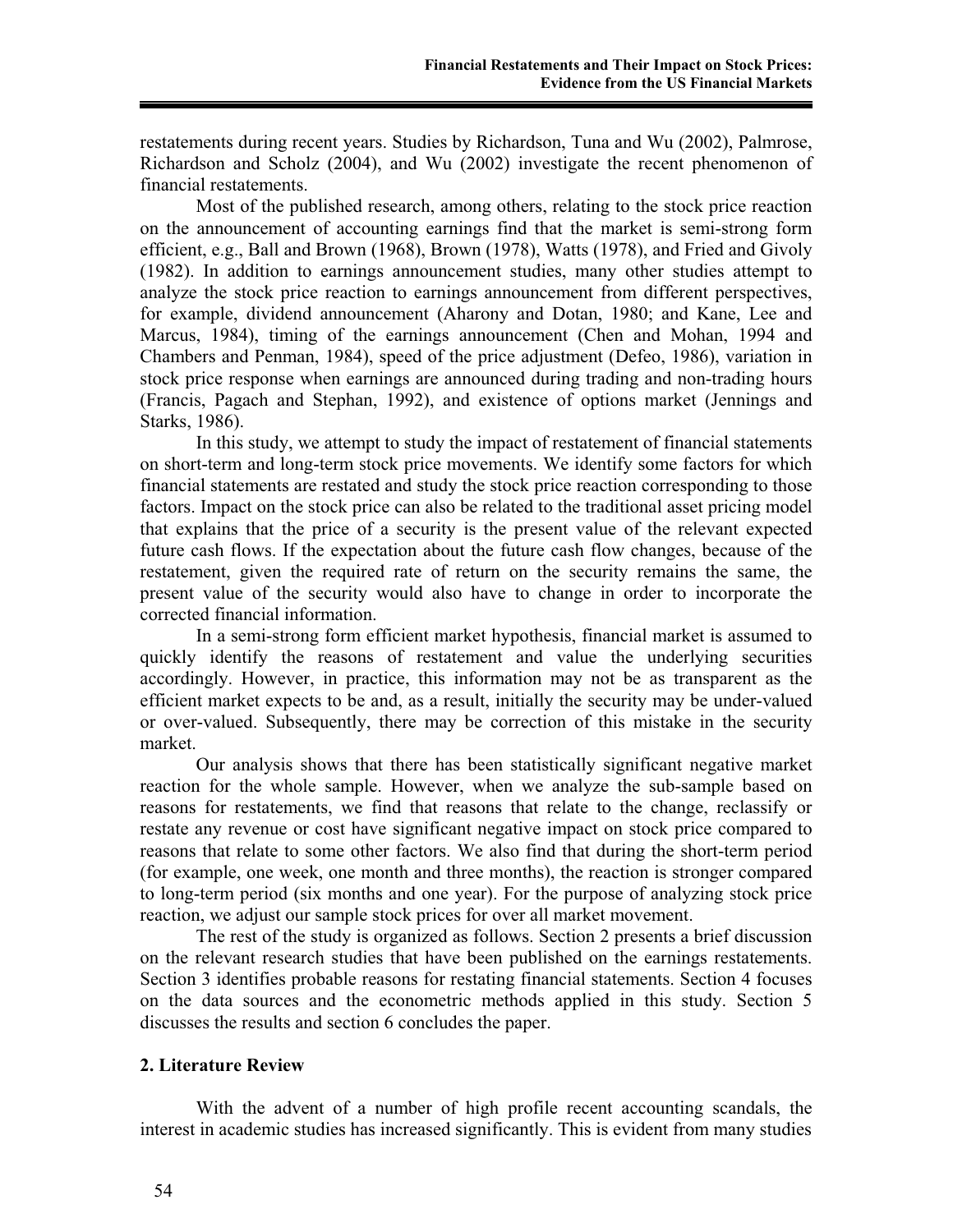that are being published in academic journals and presented in professional conferences. $2$ However, restatements of financial statements by corporations are not anything new. Several studies in the past investigated this issue from different perspective. DeFond and Jiambalvo (1991) study the incidences and circumstances of accounting errors made by 41 firms. Comparing to a control group of firms, they find that there is a significantly higher motivation of overstatement. They also find that erroneous statements are less for large firms. Kinney and McDaniel (1989) analyze the economic characteristics of firms that have corrected previously reported earnings. Their analysis shows that restatements are more prevalent for smaller and less profitable firms compared to large and stable firms.

One of the most recent studies published by Palmrose, Richardson and Scholz (2004) investigates the short-term market reaction to restatement announcements by 403 firms. This study finds that the average abnormal return is about -9% over a 2-day period during the announcement of restatements. Negative reactions are more prevalent for those firms whose restatements involve fraudulent activity either by management or the auditor of the restated firms.

## **3. Probable Reasons for Restating Financial Statements**:

We hypothesize that stock prices adjust when unexpected changes in earnings are announced. These earning announcements convey information to the market and market forms expectations related to the future performance of the firm. Similarly, when a firm restates its previously announced earnings, it means that something has changed in its financial condition and as a result, it may change the investors' expectation on the future performance of the firm. In order to have a thorough and in depth understanding of the financial restatements and their impacts, we identify some common reasons for restating earnings. We categorize these reasons as to analyze their impacts in our research. The common reasons are as follows:

- *(1) Upward or downward revenue recognition*: Corporations often restate their financial statements to recognize the previously improper accounting of revenues. It may also include the revenue that were questionable or misreported revenues.
- *(2) Mergers and acquisitions*: Financial statements that did not properly account for mergers and acquisitions or did not account at all may be restated by corporations.
- *(3) Restructuring of assets or liabilities*: These types of restatements are made when assets or liabilities are improperly valued. These may include any errors in valuation of investments, inventory or other fixed assets, goodwill as well as liabilities.
- *(4) Reclassification of accounting items*: Accounting items that were improperly classified should be reclassified in a restated financial statement. Examples of improper classification of accounting items may include treatment of leased assets as permanent fixed assets, debt payments classified as investments, etc.
- *(5) Improper cost accounting used*: Restatements are also made to rectify the improper cost accounting method used for any cost items. This may include the instances when cost or expenses are improperly recognized, when expenses are improperly capitalized, when tax liabilities or income tax reserves are improperly treated, etc.

 $\overline{a}$ 

<sup>2</sup> For example, see the number of research papers presented at the 2005 American Accounting Association meeting in San Francisco. The 2005 meeting had a theme that recognizes the effect of Sarbanes-Oxley Act. The theme was "The Sarbanes-Oxley Act: A Three-Year Retrospective."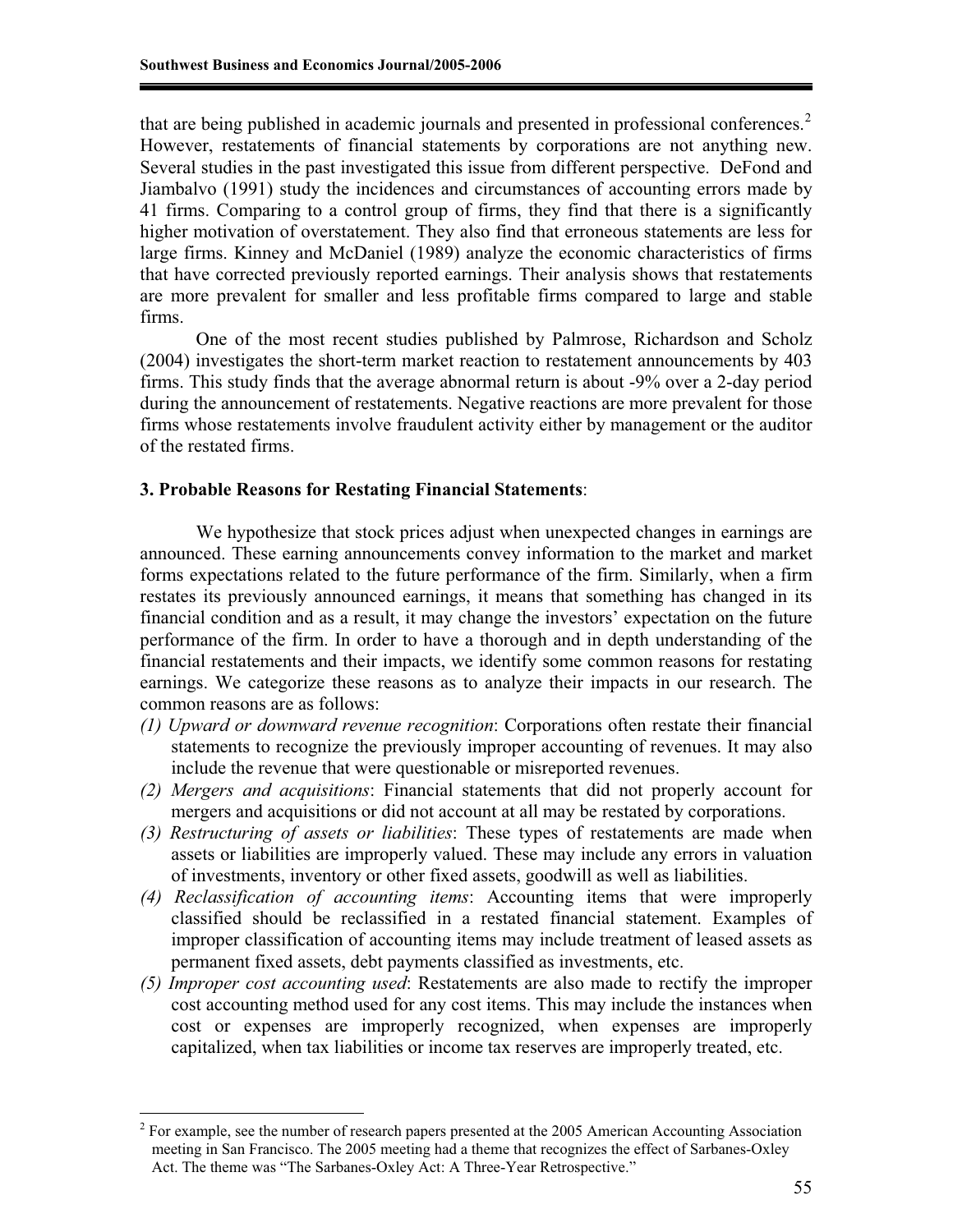- *(6) Improper valuation of in-process research and development*: In case of acquisition, the value of ongoing research and development of the acquired company may not be estimated properly. Companies may recognize in-process research and development by restating their financial statements.
- *(7) Related party transactions*: Restatements are made to correct any transaction with a related party or special entity that was not adequately disclosed or properly accounted for in the financial statements.
- (8) *Securities related*: Restatements that are made to correct the improper accounting of derivatives, warrants, stock options and convertible securities fall under this category.
- *(9) Others*: Any restatements that are not covered under the above reasons fall under this category. Some examples of such restatements may include inadequate loan loss reserves, inadequate loan write-offs, restatements due to fraud, and other unclassified accounting irregularities.<sup>3</sup>

# **4. Data and Methodology**

## **Data**

 The sample consists of all firms that publicly announced the restatement of their previously announced financial statements during January 1997 through June 2002. There were 919 financial statement restatements announced by 845 public corporations during the same time period.<sup>4</sup> We then retrieved stock prices of these companies for one year surrounding the restatement announcement dates. To analyze the market reaction, we selected only 689 out of 919 restatement announcements. The reasons to exclude the remaining 230 restatements are that either some of those stocks are not listed in the AMEX, NASDAQ, or NYSE, or there are missing data for the relevant time period because of trading suspensions, bankruptcies, or mergers.

 When we group our initial overall sample (919 companies) by reasons, we find that approximately 40% of the companies restated their financial statements because of revenue recognition. The second highest number of companies (about 14%) restated because of improper cost accounting method used to classify any cost or expense item. Table 1 shows the distribution of restated companies by reasons. This table presents the reasons (with the corresponding number and percentage of restatements) that were stated by the companies when announcements were made about the financial statements restatements. Restatements that did not have any specific reasons mentioned were grouped into "Others" category.

 $\overline{a}$ <sup>3</sup> Restatements announcements that were made due to stock splits, changes in accounting principles, and non-corrective restatements are excluded from our list.

 $4$  The list of the restated firms' names have been collected from GAO (2002). The researchers at GAO compiled this list from online database Lexis-Nexis. Out of 919 restatement announcements, nine firms announced three earnings restatements and 53 firms announced two restatements during the sample period.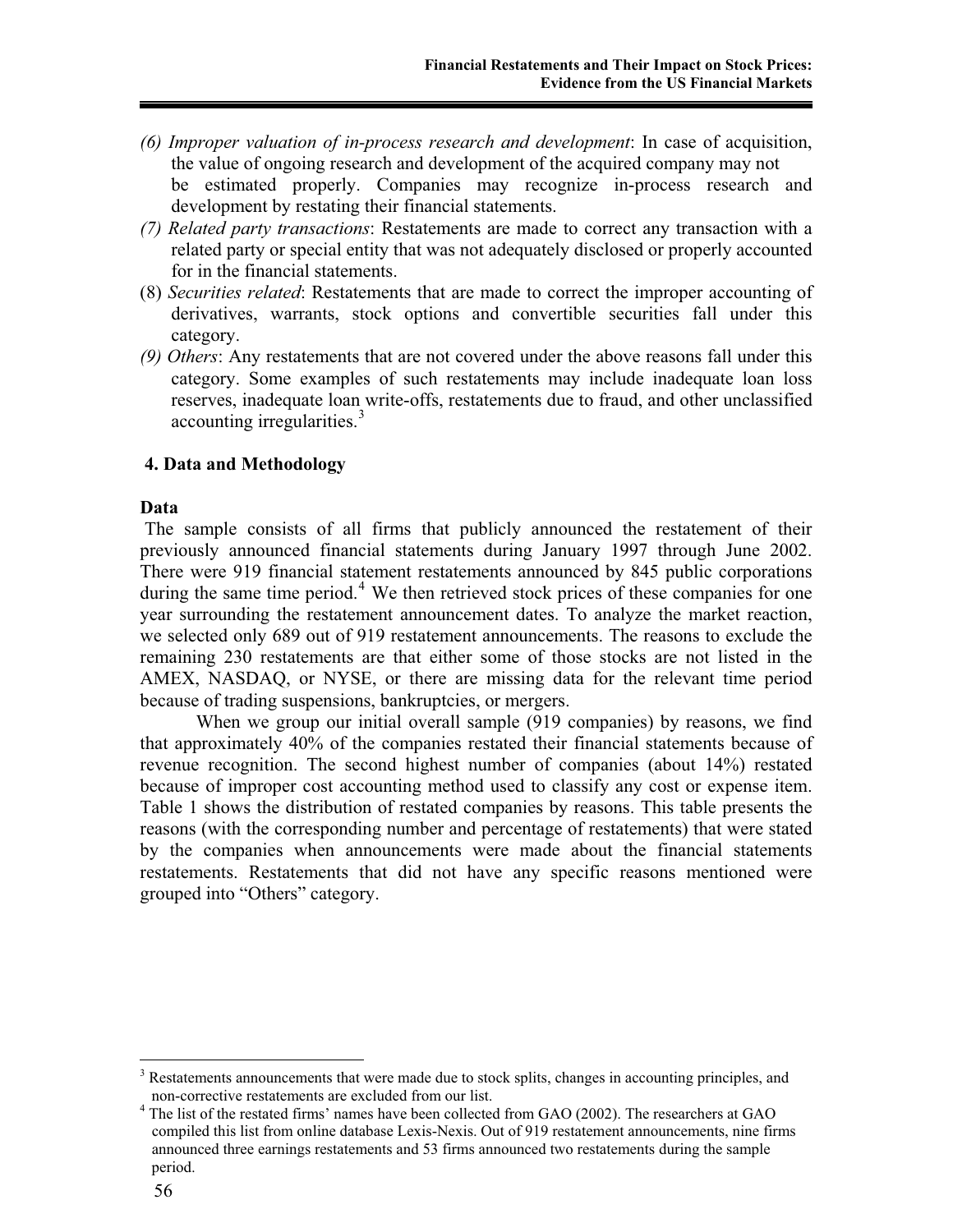| <b>Reasons</b>                                               | Number of<br><b>Restatements</b> | <b>Percent</b> |  |
|--------------------------------------------------------------|----------------------------------|----------------|--|
| Upward or downward revenue recognition                       | 355                              | 38.63          |  |
| Mergers and acquisitions                                     | 57                               | 6.20           |  |
| Restructuring of assets or liabilities                       | 125                              | 13.60          |  |
| Reclassification accounting items                            | 35                               | 3.81           |  |
| Improper cost accounting used                                | 129                              | 14.04          |  |
| Improper valuation of in-process research and<br>development | 34                               | 3.70           |  |
| Related party transactions                                   | 29                               | 3.16           |  |
| Securities related                                           | 54                               | 5.88           |  |
| Others                                                       | 101                              | 10.99          |  |
| Total                                                        | 919                              | 100.00         |  |

**Table 1 Reasons of Restatement** 

We also group our overall sample in terms of the year of restatement announcement, exchange listing, and prompter of restatement. Table 2 shows the distribution of restatement companies by year and exchange listing. Nasdaq accounts for the highest number of restatements of all the exchanges (about 55.4% of all restatements). The second highest number of restatements came from companies listed in NYSE. AMEX accounts for the lowest restatements (5.1%). In terms of restatement by year, the highest number of restatements was made during  $2001$  (225 out of 919)<sup>5</sup> and the lowest number of restatement announcements was made during 1997 (only 92 out of 919).

| Year/Exchange | <b>Number of Restatements</b> |               |                   |             |              |  |
|---------------|-------------------------------|---------------|-------------------|-------------|--------------|--|
|               | <b>AMEX</b>                   | <b>NASDAQ</b> | <b>NYSE</b>       | <b>OTC</b>  | <b>Total</b> |  |
| 1997          | າ                             | 61            | 21                | 8           | 92           |  |
| 1998          |                               | 66            | 19                |             | 102          |  |
| 1999          | 9                             | 99            | 50                |             | 175          |  |
| 2000          | 10                            | 116           | 49                | 25          | 200          |  |
| 2001          | 8                             | 113           | 80                | 24          | 225          |  |
| 2002          |                               | 54            | 53                |             | 125          |  |
| <b>Total</b>  | 47 $(5.1\%)$                  | 509 (55.4%)   | 272<br>$(29.6\%)$ | $91(9.9\%)$ | 919 (100%)   |  |

**Table 2 Companies Restating by Year and Exchange Listing** 

A number of parties can initiate the restatement of financial statements, such as, the company itself, its auditor, SEC, or other external parties. Table 3 presents the distribution of the initiators of restatement. Restatements of financial statements are

 $\overline{a}$ <sup>5</sup> Our data only includes restatement announcements made only up to June 30, 2002. If we had included all the restatements for full year of 2002, at this rate, total number of restatements would have been approximately 250. That would make the year 2002 as the highest number of announcements year.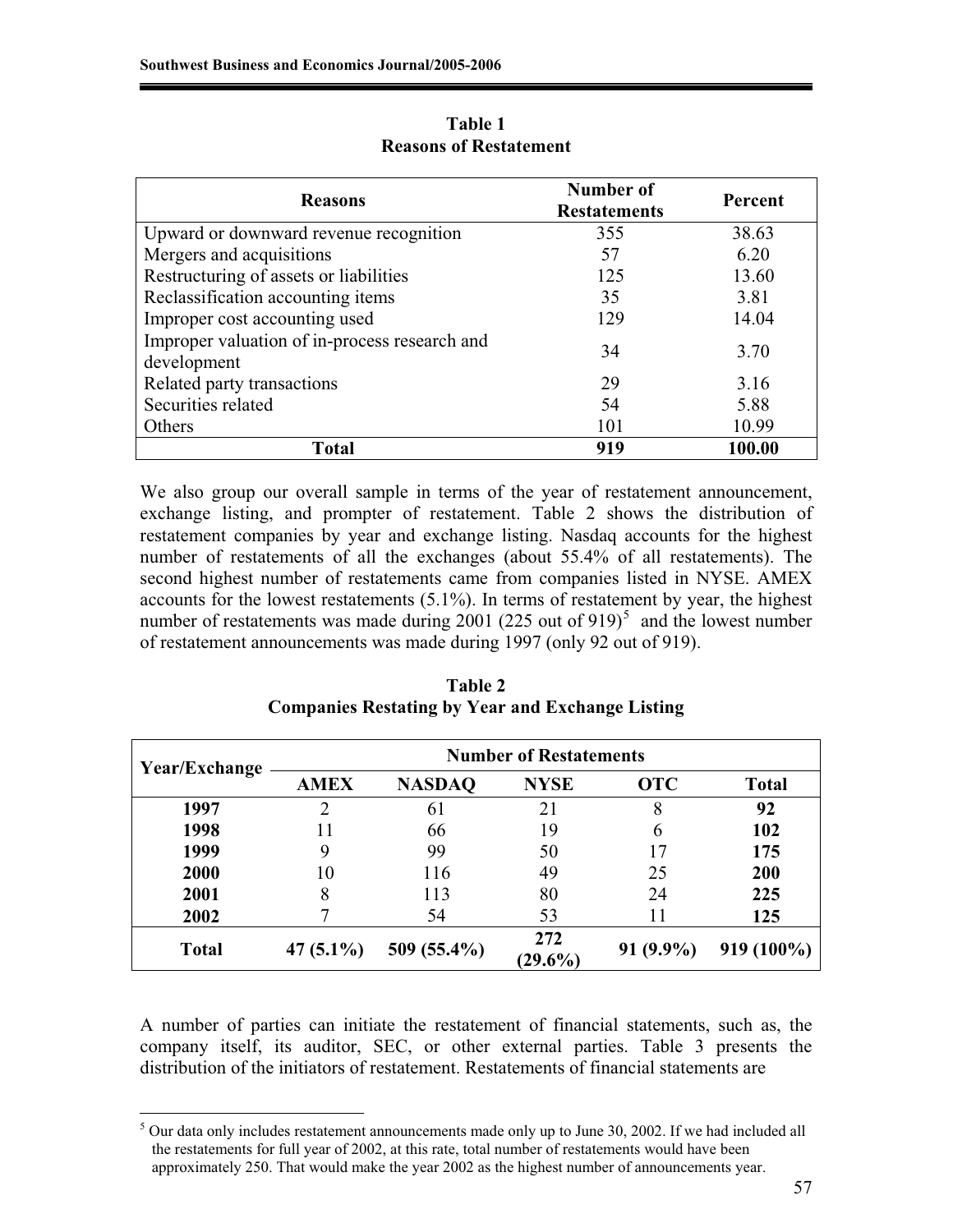prompted by different groups related to the company. Table 3 shows the number and percentage of restatements that were prompted by these groups. In our sample, the highest number of restatement decisions came from the company itself (375 out of 919) and the second highest came from the SEC (119 out of 919). Company's auditor initiated 69 restatements during this period of time. Restatements initiated by the company itself, company's auditor and jointly by company and auditor account for about 49% of all restatements made during the sample period. There are a large number of restatements which did not indicate which party initiated the restatement. We categorize this as 'unknown' group and this group accounts for about 35% of the whole sample. There are some restatement initiations that came from other external parties, such as, SEC, FASB, IRS, and Nasdaq. Restatement initiations made by all these external parties are categorized into 'external' group and it accounts for the remaining 16% of all restatements.

| Prompter                 | Number of<br><b>Restatements</b> | Percent*   |
|--------------------------|----------------------------------|------------|
| Auditor                  | 69                               | 8          |
|                          |                                  |            |
| Company                  | 375                              | 41         |
| Company/Auditor          | 6                                |            |
| Company with FASB or SEC | 13                               |            |
| FASB                     | 2                                |            |
| <b>IRS</b>               |                                  |            |
| <b>SEC</b>               | 119                              | 13         |
| <b>FASB/SEC</b>          |                                  |            |
| SEC/Auditor              |                                  |            |
| External                 |                                  |            |
| Unknown                  | 322                              | 35.0       |
| <b>Total</b>             | 919                              | <b>100</b> |

**Table 3 Restatement by Prompter** 

 **\***Percentages that are less than one are not reported. As a result, the total does not add to 100%.

## **Empirical Methodology**

 To detect any systematic changes in the stock prices of restated firms, a standard event study methodology, as used in Brown and Warner (1985) and Patell (1976), is applied. To estimate the parameters of market models, stock returns for a period of one year prior to announcement date are used.<sup>6</sup> Based on the parameters estimated for this period, abnormal performances for each stock are estimated for various short-term and long-term time intervals. We estimate the abnormal performance of the restated firms for the following time intervals: (1) -1 to +50 days, (2) -2 to +50 days, (3) -1 to +100 days, (4) -2 to +100 days, (5) -1 to +200 days, (6) -2 to +200 days, (7) -1 to +300 days, (8) -2 to +300 days, (9) 1

 $\overline{a}$ 

<sup>&</sup>lt;sup>6</sup> To avoid any contamination on the estimation of market parameters by any market expectation about the possible restateement, this one-year period ends two months before the announcement date.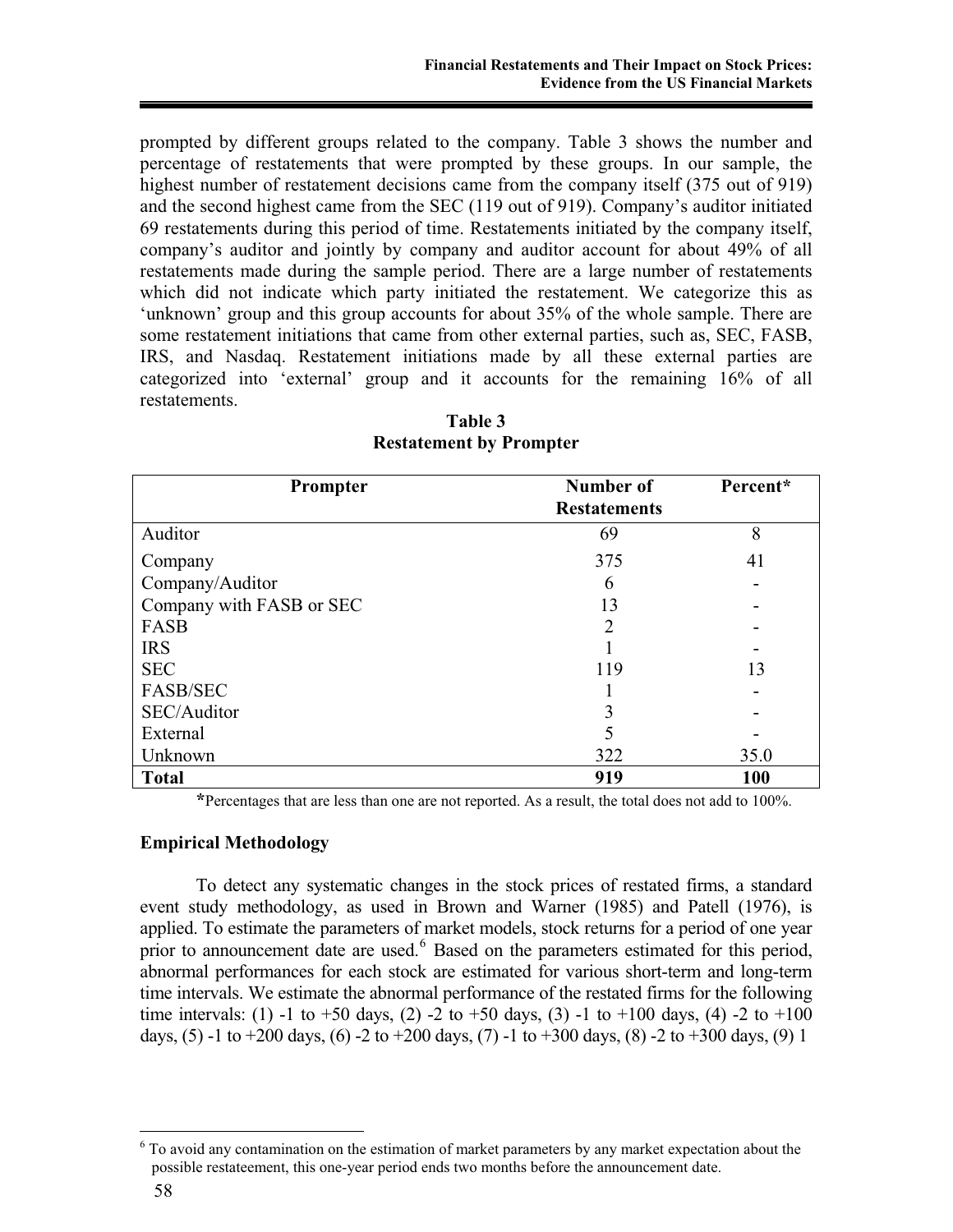to +400 days, (10) -2 to +400 days, (11) -1 to +500 days, and (12) -2 to +500 days relative to announcement day.<sup>7</sup>

 We estimate the cumulative average abnormal returns (CAAR) under three estimation techniques: (1) unadjusted CAARs, (2) CAARs adjusted for the overall market behavior and (3) CAARs adjusted for the systematic risk of the respective firms. To adjust for the market behavior, we used the return from S&P 500 index for the corresponding periods as the proxy for the market return. To adjust for the systematic risk, we estimate the betas for all firms by using one-year daily returns preceding the restatement announcement date. For this purpose, again we used daily returns from S&P 500 index as the market return.

 In order to estimate the abnormal return and cumulative abnormal return we apply the standard event study methodology as suggested by Brown (1978) and Brown and Warner (1980).

#### **5. Empirical Results**

 $\overline{a}$ 

Our preliminary results show that, in general, the market reaction to the restatements of financial statements is significantly negative meaning that the stock prices of restating firms decreased because of the restatement announcements. These reactions are robust even when the returns were adjusted for both market and risk behavior. Of course, market-adjusted and risk-adjusted abnormal returns are somewhat lower than the unadjusted return. However, the extent of negative reactions varies depending on the reasons of restatement.

| <b>Time Intervals</b>  | Unadjusted  |       |             | <b>Market</b>        | <b>Risk Adjusted</b> |       | $%$ of        |
|------------------------|-------------|-------|-------------|----------------------|----------------------|-------|---------------|
| <b>Relative to the</b> | <b>CAAR</b> |       |             | <b>Adjusted CAAR</b> | <b>CAAR</b>          |       | Announcements |
| <b>Restatement</b>     | <b>CAAR</b> | $P-$  | <b>CAAR</b> | $P-$                 | <b>CAAR</b>          | $P-$  | with Negative |
| Announcement           | (%)         | Value | (%)         | Value                | (%)                  | Value | <b>CAAR</b>   |
| Date                   |             |       |             |                      |                      |       |               |
| Day -1 to Day $+50$    | $-20.12$    | 0.00  | $-14.21$    | 0.00                 | $-8.36$              | 0.00  | 95.8          |
| Day -2 to Day $+50$    | $-21.58$    | 0.00  | $-15.01$    | 0.00                 | $-9.21$              | 0.00  | 95.6          |
| Day -1 to Day $+100$   | $-15.36$    | 0.00  | $-11.54$    | 0.00                 | $-7.76$              | 0.00  | 94.1          |
| Day -2 to Day $+100$   | $-15.92$    | 0.00  | $-12.31$    | 0.00                 | $-8.35$              | 0.00  | 94.0          |
| Day -1 to Day $+200$   | $-11.62$    | 0.00  | $-8.23$     | 0.00                 | $-6.74$              | 0.00  | 93.5          |
| Day -2 to Day $+200$   | $-12.38$    | 0.00  | $-8.53$     | 0.00                 | $-7.59$              | 0.00  | 93.2          |
| Day -1 to Day $+300$   | $-10.25$    | 0.00  | $-8.32$     | 0.00                 | $-5.64$              | 0.01  | 91.1          |
| Day -2 to Day $+300$   | $-10.69$    | 0.00  | $-6.54$     | 0.00                 | $-6.31$              | 0.01  | 91.1          |
| Day -1 to Day $+400$   | $-9.37$     | 0.00  | $-6.11$     | 0.00                 | $-4.01$              | 0.02  | 89.3          |
| Day -2 to Day $+400$   | $-9.74$     | 0.00  | $-7.01$     | 0.00                 | $-4.56$              | 0.02  | 89.1          |
| Day -1 to Day $+500$   | $-7.58$     | 0.00  | $-5.44$     | 0.00                 | $-3.45$              | 0.03  | 85.6          |
| Day -2 to Day $+500$   | $-7.89$     | 0.00  | $-5.63$     | 0.00                 | $-3.87$              | 0.03  | 85.4          |

**Table 4 Market reaction to the stock prices of all restating companies** 

 $7$  We have also studied various other time intervals. For the sake of space, those results are not reported here. However, the results from those time intervals are very similar to those that are reported here.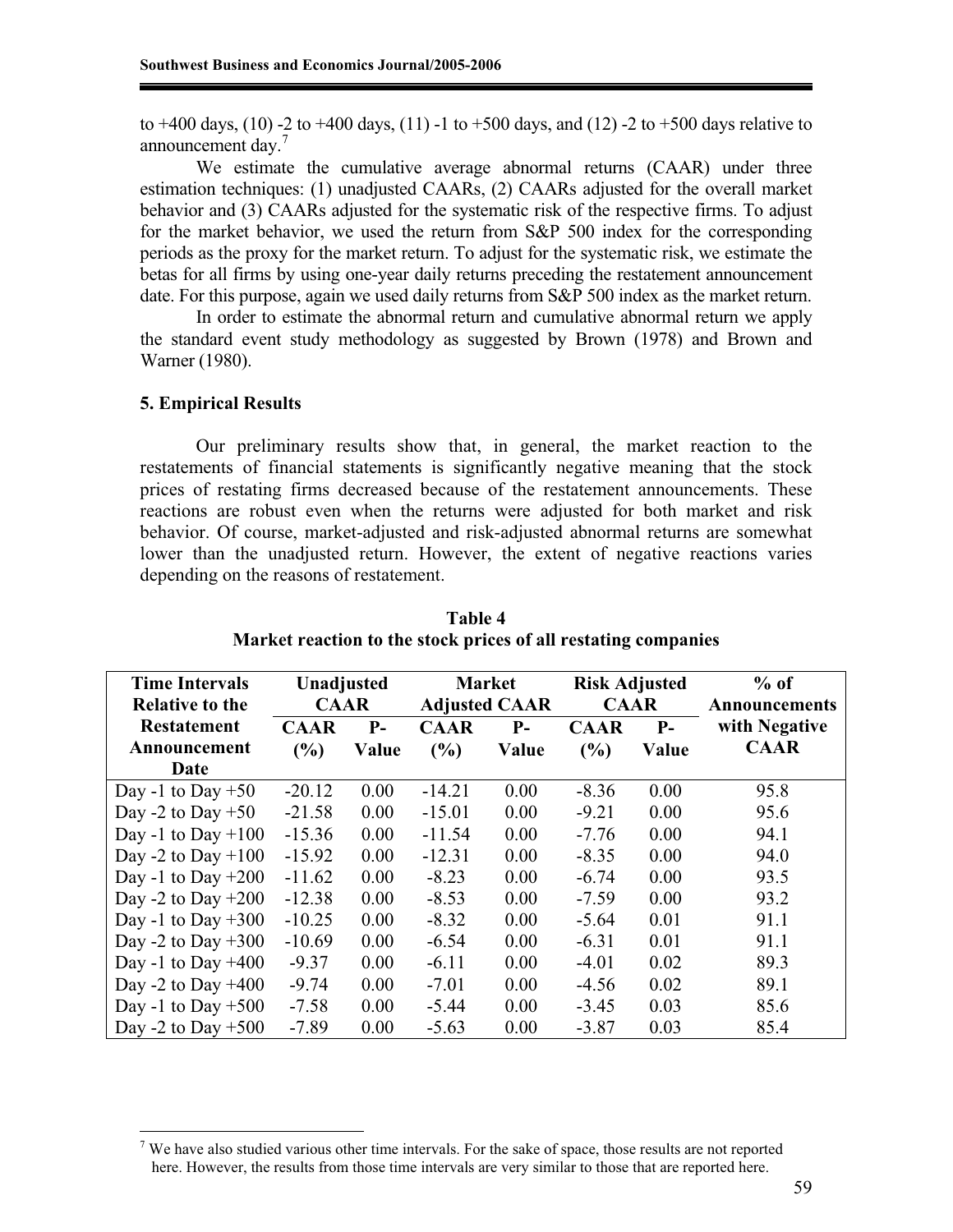In Table 4, the market reaction is expressed in cumulative average return (in  $\%$ ) for different time intervals relative to the restatement announcements. Unadjusted cumulative average abnormal return (CAAR) is simply the daily price change adjusted for dividend over the specified time intervals, market-adjusted CAAR is the excess return over the return of S&P 500 index during the specified time intervals, and the riskadjusted CAAR is the excess return adjusted for the market model:  $R_{it} = \alpha_i + \beta_i R_{mt}$ . For the full sample, the cumulative average abnormal returns are significantly negative for all time intervals. The unadjusted CAARs range from -20.12% to -7.58% as the prediction periods change from 52 days to 502 days. Results in table 4 provide a clear picture that as the prediction period increases, the value of CAARs increase, even though the significance level stays at less than 1% level. We also estimate the market adjusted and risk-adjusted CAARs. These CAARs are lower compared to the unadjusted CAARs, but are high to any measure of comparisons and are highly significant.

Table 4 also reports the percent of restatement announcements that have negative CAARs for each of the prediction period. The overwhelming majority of the restatement announcements are followed by negative market reactions. This simply confirms the view that investors, in general, perceive any accounting restatements as a sign of weakness from the part of the company. Of course, the restatements that did not have any effect on the company's previously announced earnings or balance sheets had either positive or no effect on the stock prices.

| Table 5                                                                         |
|---------------------------------------------------------------------------------|
| Market Reaction to the stock prices of firms that restated financial statements |
| for various reasons                                                             |

| <b>Reasons for Restatements</b>         | Range of<br><b>Unadjusted CAAR</b><br>$\binom{0}{0}$ | <b>Range of Market</b><br><b>Adjusted CAAR</b><br>(%) | <b>Range of Risk</b><br><b>Adjusted CAAR</b><br>(%) |
|-----------------------------------------|------------------------------------------------------|-------------------------------------------------------|-----------------------------------------------------|
| Upward or downward revenue              | $-28.67$ to $-12.95$                                 | $-20.68$ to $-10.21$                                  | $-25.36$ to $-13.46$                                |
| recognition                             |                                                      |                                                       |                                                     |
| Mergers and acquisitions                | $-3.68$ to $-0.57*$                                  | $-2.52$ to $-0.21*$                                   | $-1.14*$ to $-0.11*$                                |
| Restructuring of assets or              | $-12.23$ to $-2.53$                                  | $-11.48$ to $-3.29$                                   | $-10.32$ to $-2.87$                                 |
| liabilities                             |                                                      |                                                       |                                                     |
| Reclassification accounting             | $-14.62$ to $-3.29$                                  | $-11.75$ to $-3.58$                                   | $-10.45$ to $-3.91$                                 |
| items                                   |                                                      |                                                       |                                                     |
| Improper cost accounting used           | $-13.47$ to $-4.83$                                  | $-10.38$ to $-3.96$                                   | $-9.65$ to $-3.76$                                  |
| Improper valuation of in-               |                                                      |                                                       |                                                     |
| process research and                    | $-6.35$ to $0.64*$                                   | $-4.51$ to $0.22*$                                    | $-6.38$ to $0.15*$                                  |
| development                             |                                                      |                                                       |                                                     |
| Related party transactions              | $-4.27$ to $-0.35*$                                  | $-2.93$ to $-0.63*$                                   | $-4.23$ to $-0.49*$                                 |
| <b>Improper Securities transactions</b> | $-9.38$ to $-6.85$                                   | $-8.69$ to $-5.72$                                    | $-9.46$ to $-5.37$                                  |
| Others                                  | $-6.25$ to $-0.92*$                                  | $-6.49$ to $-0.53*$                                   | $-5.65$ to $-0.26*$                                 |

\* CAARs at the higher end of the range are not significant at any conventional level of significance.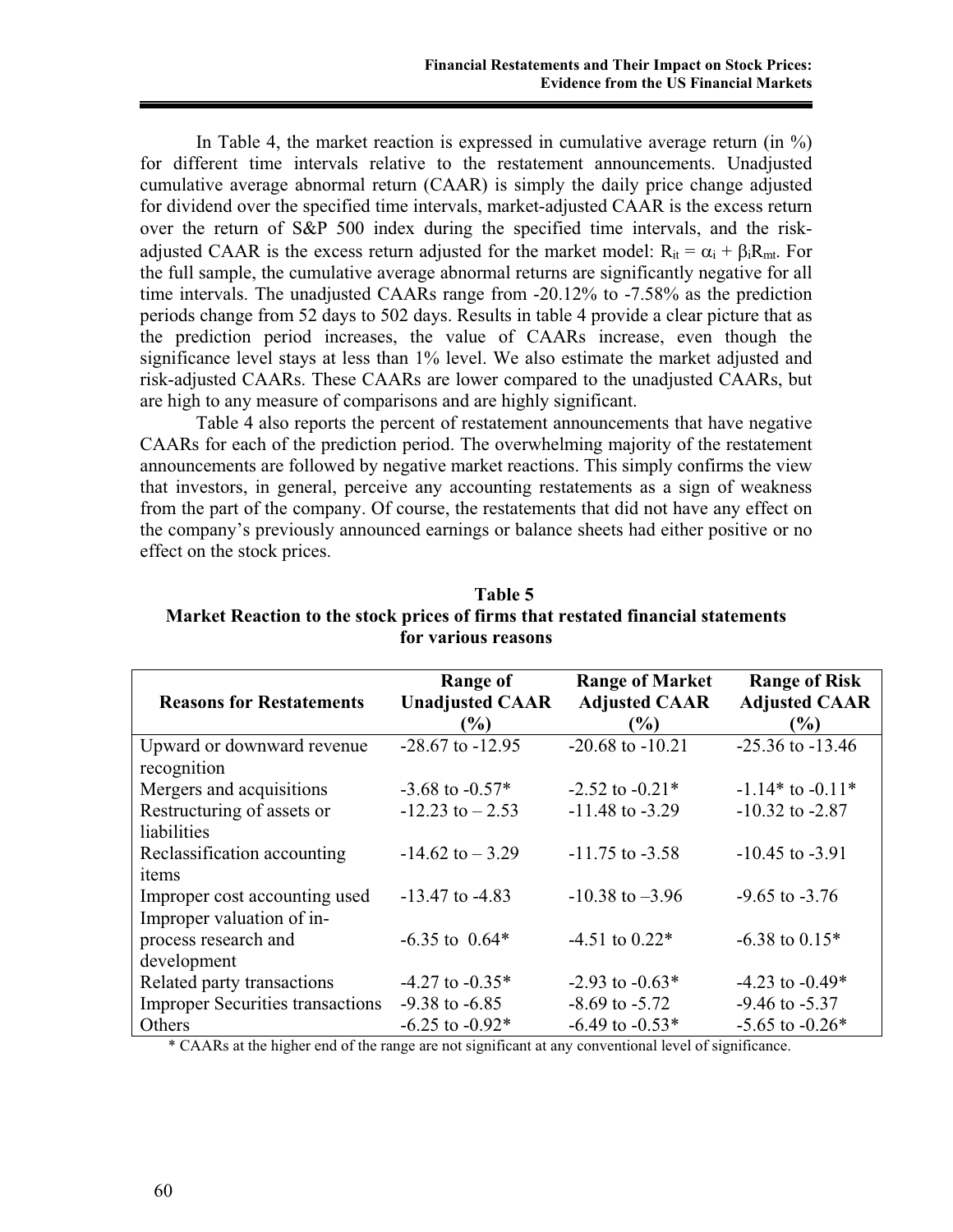Table 5 presents the summarized CAARs for all the reasons listed in table 1 and for all the prediction intervals under three different estimation techniques.<sup>8</sup> The magnitude of CAARs for most of the reasons stated companies that announced restatements is very dramatic. For example, the reaction for upward or downward revenue recognition ranges from -28.67% to -13.46% and are significant at less than 1%. The CAARs are not very high for the sub-samples of companies that announced restatements because of mergers and acquisitions, improper valuation of research and development, and third party related transactions for the longer time intervals. For these sub-samples, the negative CAARs are significant for the short-term prediction periods only. For longer-term prediction periods, CAARs are negative but not significant at 1% or 5% level. For all other stated reasons, the CAARs are negative and strongly significant for all the prediction periods.

#### **7. Conclusions**

 $\overline{a}$ 

We analyze a total of 689 financial restatements made by about 845 US Public corporations that are listed in the AMEX, NASDAQ, and NYSE to investigate their impacts on stock prices. Our empirical analysis indicates that the market usually perceives restatement of earnings negatively. This is evident from the fact that both upward and downward restatements show a negative impact on the stock prices of the restated companies. In general, the impact of the restatement announcements is significant for all the prediction intervals. However, the short-term reaction is more pronounced compared to long-term reaction. The negative impact is much higher for those reasons that are directly related to the earnings management than those that do not involve any active management from the part of the companies.

 $8$  The detailed results for each of these reasons are not presented to save space.